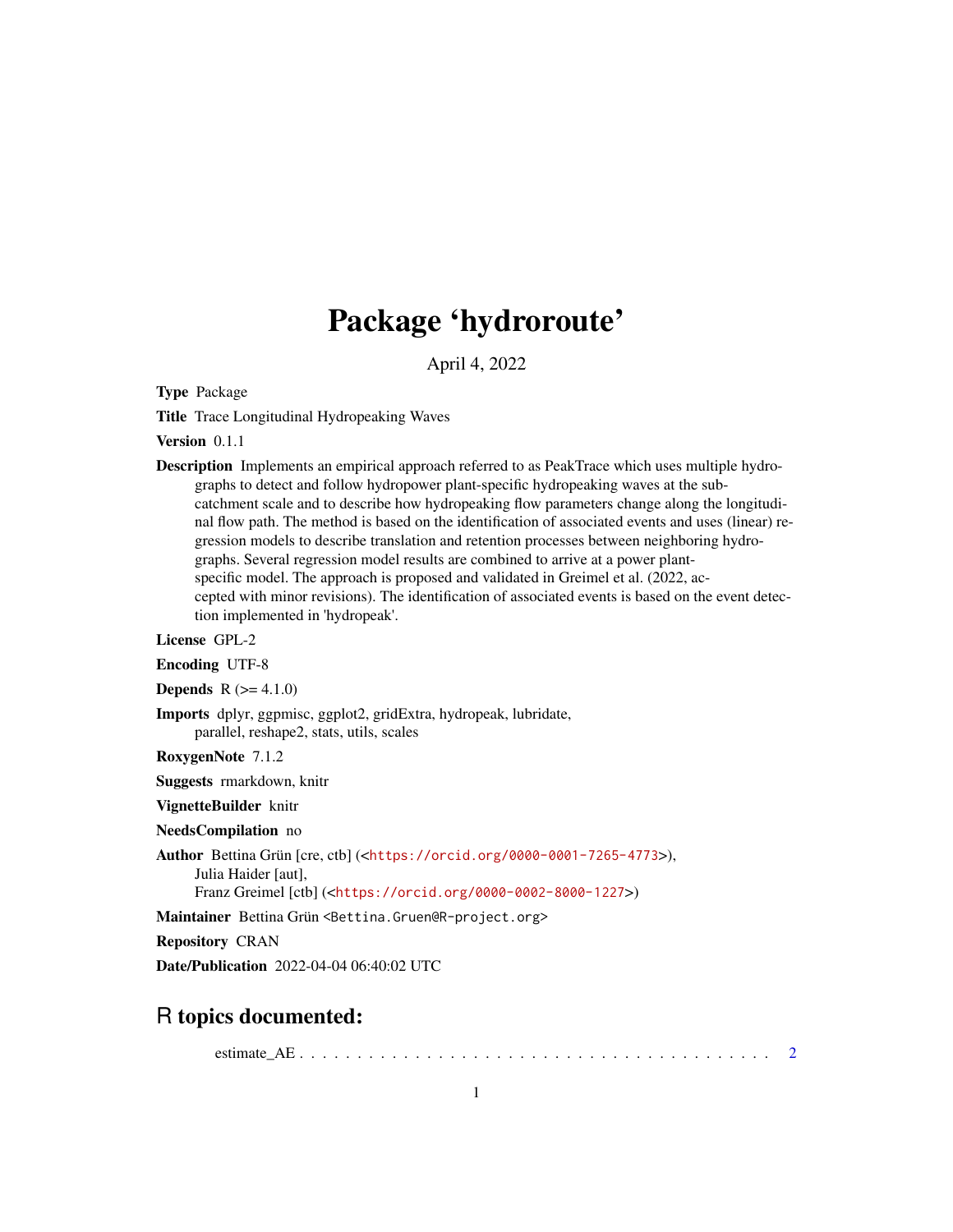<span id="page-1-0"></span>

| Index |  |  |  |  |  |  |  |  |  |  |  |  |  |  |  |  |  |  |
|-------|--|--|--|--|--|--|--|--|--|--|--|--|--|--|--|--|--|--|
|       |  |  |  |  |  |  |  |  |  |  |  |  |  |  |  |  |  |  |
|       |  |  |  |  |  |  |  |  |  |  |  |  |  |  |  |  |  |  |
|       |  |  |  |  |  |  |  |  |  |  |  |  |  |  |  |  |  |  |
|       |  |  |  |  |  |  |  |  |  |  |  |  |  |  |  |  |  |  |
|       |  |  |  |  |  |  |  |  |  |  |  |  |  |  |  |  |  |  |
|       |  |  |  |  |  |  |  |  |  |  |  |  |  |  |  |  |  |  |
|       |  |  |  |  |  |  |  |  |  |  |  |  |  |  |  |  |  |  |

<span id="page-1-1"></span>

estimate\_AE *Estimate Associated Events*

# **Description**

For two neighboring stations, potential associated events (AEs) are determined according to the time lag and metric (amplitude) difference allowed. For all potential AEs, parabolas are fitted to the histogram obtained for the relative difference in amplitude binned into intervals from -1 to 1 of width 0.1 by fixing the vertex at the inner maximum of the histogram and the width is determined by minimizing the average squared distances between the parabola and the histogram data along arbitrary symmetric ranges from the inner maximum. Based on the fitted parabola, cut points with the x-axis are determined such that only those potential AEs are retained where the relative difference is within these cut points. If this automatic scheme does not succeed to determine suitable cut points, e.g., because the estimated cut points are outside -1 and 1, then a strict criterion for the relative difference in amplitude is imposed to identify AEs considering only deviations of at most 10%.

#### Usage

```
estimate_AE(
  Sx,
  Sy,
  relation,
  timeLag = c(1, 1, 1),metricLag = c(1, 1),
 unique = c("time", "metric"),TimeFormat = "%Y-%m-%d %H:%M",
  tz = "Etc/GMT-1")
```
#### Arguments

| <b>Sx</b> | Data frame that consists of flow fluctuation events and computed metrics (see<br>hydropeak:: $get_events()$ of an upstream hydrograph $S_r$ . |
|-----------|-----------------------------------------------------------------------------------------------------------------------------------------------|
| Sv        | Data frame that consists of flow fluctuation events and computed metrics (see<br>hydropeak::get_events()) of a downstream hydrograph $S_u$ .  |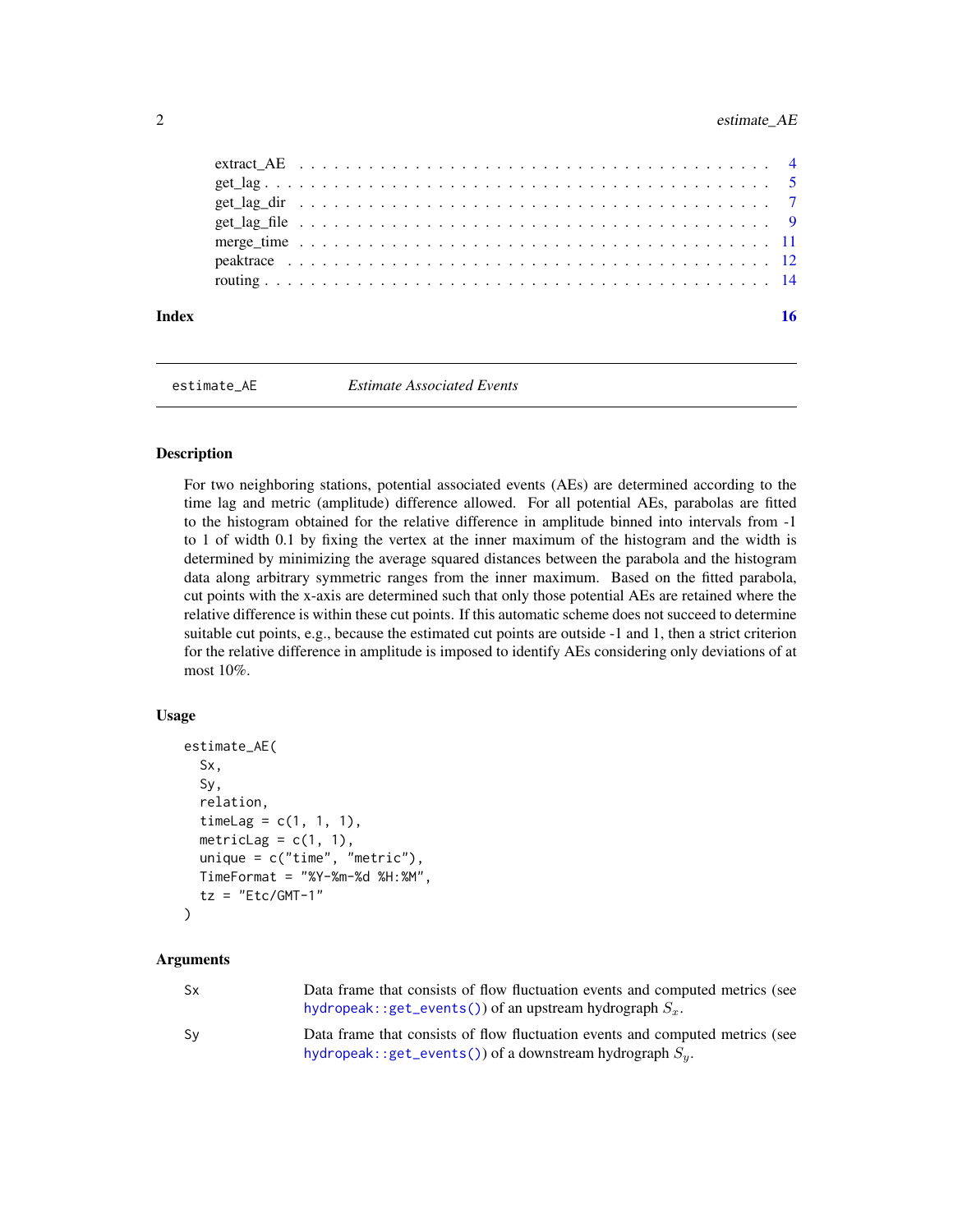<span id="page-2-0"></span>

| relation   | Data frame that contains the relation between upstream and downstream hydro-<br>graph. Must only contain two rows (one for each hydrograph) in order of their<br>location in downstream direction. See the appended example data relation.csv<br>or the vignette for details on the structure. See get_lag() for further informa-<br>tion about the relation and the lag between the hydrographs.                                                                         |
|------------|---------------------------------------------------------------------------------------------------------------------------------------------------------------------------------------------------------------------------------------------------------------------------------------------------------------------------------------------------------------------------------------------------------------------------------------------------------------------------|
| timeLag    | Numeric vector specifying factors to alter the interval to capture events from<br>the downstream hydrograph. By default it is timelag = $c(1,1,1)$ , this refers<br>to matches within a time slot $\pm$ the mean translation time from relation. For<br>exact time matches, timeLag = $c(0,1,0)$ must be specified.                                                                                                                                                       |
| metricLag  | Numeric vector specifying factors to alter the interval of relative metric devi-<br>ations to capture events from the downstream hydrograph. By default. it is<br>metricLag = c(1,1), such that events are filtered where the amplitude at $Sy$ is<br>at least 0, i.e., amplitude at $S_x - 1$ amplitude at $S_x$ , and at most two times the<br>amplitude at $S_x$ , i.e., $S_x + 1$ amplitude at $S_x$ . For exact matches, metricLag =<br>$c(0, 0)$ must be specified. |
| unique     | Character string specifying if the potential AEs which meet the timelag and<br>metricLag condition should be filtered to contain only unique events using<br>"time", i.e., by selecting those where the time difference is smallest compared<br>to the specified factor of the mean translation time, or using "metric", i.e., by<br>selecting those where the relative difference in amplitude is smallest (default:<br>"time").                                         |
| TimeFormat | Character string giving the date-time format of the date-time column in the input<br>data frame (default: "%Y-%m-%d %H:%M").                                                                                                                                                                                                                                                                                                                                              |
| tz         | Character string specifying the time zone to be used for the conversion (default:<br>"Etc/GMT-1").                                                                                                                                                                                                                                                                                                                                                                        |

#### Value

A nested list containing the estimated settings, the histogram obtained for the relative difference data with estimated cut points, and the obtained "real" AEs.

# Examples

```
# file paths
Sx <- system.file("testdata", "Events", "100000_2_2014-01-01_2014-02-28.csv",
                 package = "hydroroute")
Sy <- system.file("testdata", "Events", "200000_2_2014-01-01_2014-02-28.csv",
                 package = "hydroroute")
relation <- system.file("testdata", "relation.csv", package = "hydroroute")
# read data
Sx <- utils::read.csv(Sx)
Sy <- utils::read.csv(Sy)
relation <- utils::read.csv(relation)
relation <- relation[1:2, ]
# estimate AE, exact time matches
results <- estimate_AE(Sx, Sy, relation, timeLag = c(0, 1, 0))
results$settings
```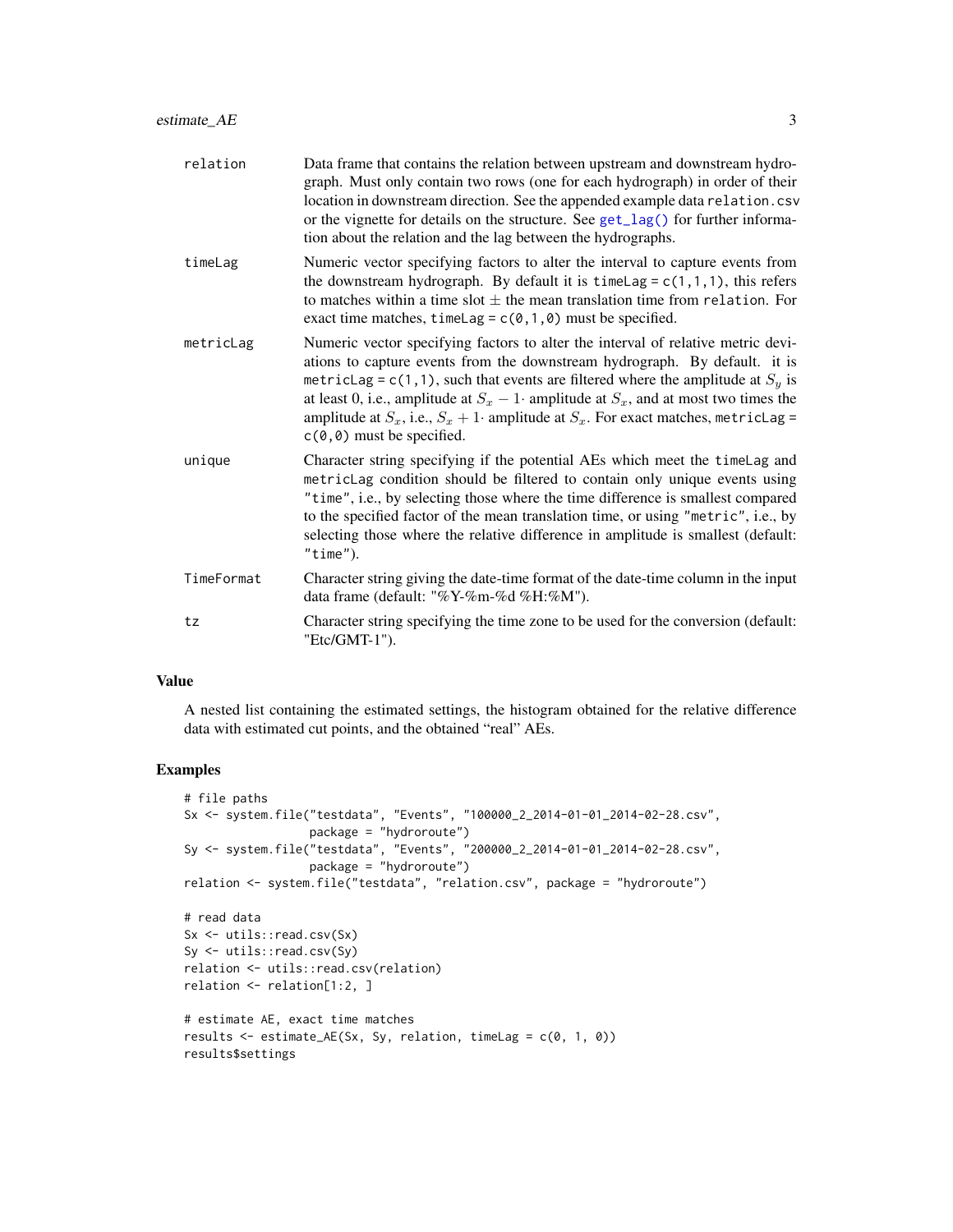```
results$plot_threshold
results$real_AE
```
#### extract\_AE *Extract Associated Events*

# Description

For given relation and event data return the associated events which comply with the conditions specified in the settings.

#### Usage

```
extract_AE(
  relation_path,
 events_path,
  settings_path,
  unique = c("time", "metric"),
  inputdec = "."inputsep = ","saveResults = FALSE,
  outdir = tempdir(),TimeFormat = "%Y-%m-%d %H:%M",
  tz = "Etc/GMT-1"\mathcal{L}
```
### Arguments

| relation_path | Character string containing the path of the file where the relation file is to be<br>read from with utils::read.csv(). The file must contain a column ID that<br>contains the gauging station ID's in the file have to be in order of their location<br>in downstream direction.                                                                                                                                                   |
|---------------|------------------------------------------------------------------------------------------------------------------------------------------------------------------------------------------------------------------------------------------------------------------------------------------------------------------------------------------------------------------------------------------------------------------------------------|
| events_path   | Character string containing the path of the directory where the event files cor-<br>responding to the 'relation' file are located. Only relevant files in this directory<br>will be used, i.e., files that are related to the 'relation' file.                                                                                                                                                                                     |
| settings_path | Character string containing the path of the file where the settings file is to be read<br>from with utils::read.csv(). The file must be in the format of the output of<br>peaktrace().                                                                                                                                                                                                                                             |
| unique        | Character string specifying if the potential AEs which meet the time Lag and<br>metricLag condition should be filtered to contain only unique events using<br>"time", i.e., by selecting those where the time difference is smallest compared<br>to the specified factor of the mean translation time, or using "metric", i.e., by<br>selecting those where the relative difference in amplitude is smallest (default:<br>"time"). |
| inputdec      | Character string for decimal points in input data.                                                                                                                                                                                                                                                                                                                                                                                 |
| inputsep      | Field separator character string for input data.                                                                                                                                                                                                                                                                                                                                                                                   |
|               |                                                                                                                                                                                                                                                                                                                                                                                                                                    |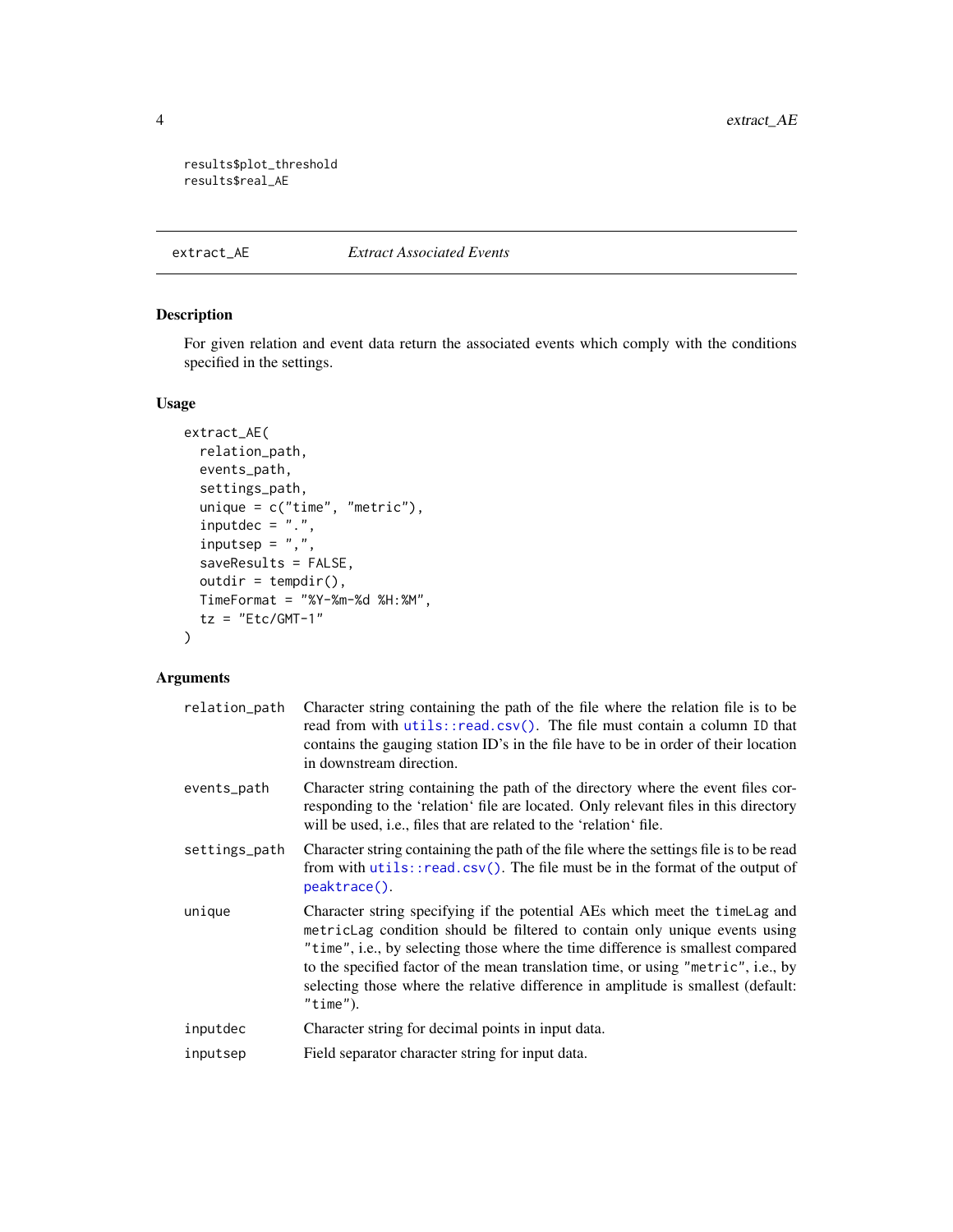#### <span id="page-4-0"></span> $get \_lag$  5

| saveResults | A logical. If FALSE (default), the extracted AEs are not saved. Otherwise the<br>extracted AEs are written to a csy file.    |
|-------------|------------------------------------------------------------------------------------------------------------------------------|
| outdir      | Character string naming a directory where the extraced AEs should be saved to.                                               |
| TimeFormat  | Character string giving the date-time format of the date-time column in the input<br>data frame (default: "%Y-%m-%d %H:%M"). |
| tz          | Character string specifying the time zone to be used for the conversion (default:<br>"Etc/GMT-1").                           |

#### Value

A data frame containing "real" AEs (i.e., events where the time differences and the relative difference in amplitude is within the limits and cut points provided by the file in settings\_path). If no AEs can be found between the first two neighboring stations, NULL is returned. Otherwise the function returns all "real" AEs that could be found along the river section specified in the file from relation\_path. A warning message informs when the extraction has stopped early and shows the IDs for which no AEs could be found.

#### Examples

```
relation_path <- system.file("testdata", "relation.csv", package = "hydroroute")
events_path <- system.file("testdata", "Events", package = "hydroroute")
settings_path <- system.file("testdata", "Q_event_2_AMP-LAG_settings.csv",
                                   package = "hydroroute")
real_AE <- extract_AE(relation_path, events_path, settings_path)
```
<span id="page-4-1"></span>get\_lag *Get Lag*

#### **Description**

Given a data frame (time series) of measurements and a vector of gauging station ID's in order of their location in downstream direction, the lag (the amount of passing time between two gauging stations) is estimated based on the cross-correlation function (ccf) of the time series of two adjacent gauging stations (stats:: $ccf()$ ). To ensure that the same time period is used for every gauging station, intersecting time steps are determined. These time steps are used to estimate the lags. The result of [stats::ccf\(\)](#page-0-0) is rounded to four decimals before selecting the optimal time lag so that minimal differences are neglected. If there are multiple time steps with the highest correlation, the smallest time step is considered. If the highest correlation corresponds to a zero lag or positive lag (note that the result should usually be negative as measurements at the lower gauge are later recorded as measurements at the upper gauge), a time step of length 1 is selected and a warning message is generated.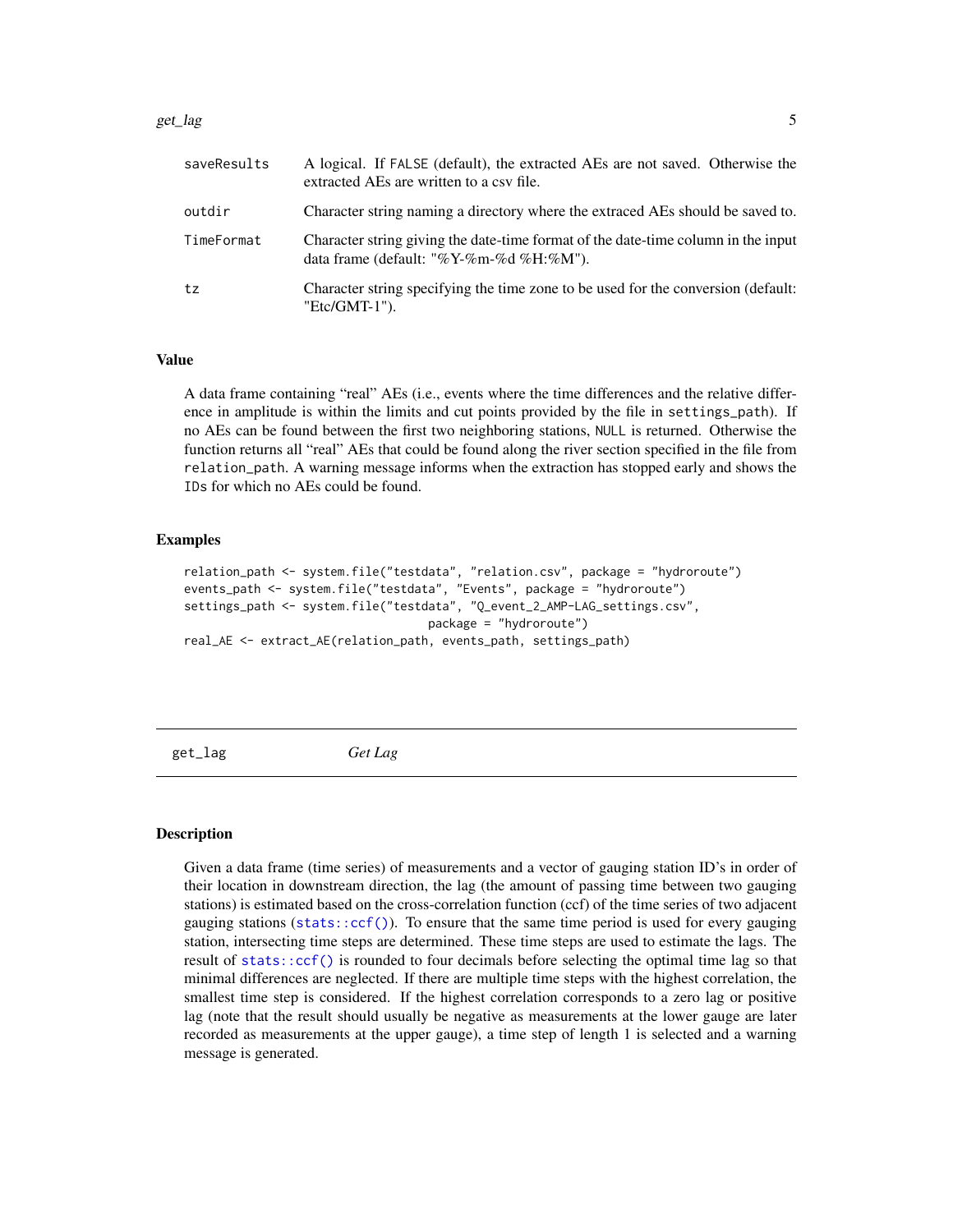# Usage

```
get_lag(
 Q,
 relation,
 steplength = 15,
 lag.max = 20,na.action = na.pass,
 mc.cores = getOption("mc.cores", 2L),
 tz = "Etc/GMT-1",format = "%Y.%m.%d %H:%M",
 cols = c(1, 2, 3))
```
# Arguments

| Q          | Data frame (time series) of measurements which contains at least a column with<br>the gauging station ID's (default: column index 1), a column with date-time val-<br>ues in character representation (default: column index 2) and a column with<br>flow measurements (default: column index 3). If the column indices differ<br>from $c(1, 2, 3)$ , they have to be specified in the cols argument in the format<br>$c(i,j,k)$ . |
|------------|------------------------------------------------------------------------------------------------------------------------------------------------------------------------------------------------------------------------------------------------------------------------------------------------------------------------------------------------------------------------------------------------------------------------------------|
| relation   | A character vector containing the gauging station ID's in order of their location<br>in downstream direction.                                                                                                                                                                                                                                                                                                                      |
| steplength | Numeric value that specifies the length between time steps in minutes (default:<br>15 minutes). As time steps have to be equispaced, this is used by hydropeak:: flow()<br>to get a compatible format and fill missing time steps with NA.                                                                                                                                                                                         |
| lag.max    | Numeric value that specifies the maximum lag at which to calculate the ccf in<br>stats::ccf()(default: 20).                                                                                                                                                                                                                                                                                                                        |
| na.action  | Function to be called to handle missing values in stats::ccf() (default: na.pass).                                                                                                                                                                                                                                                                                                                                                 |
| mc.cores   | Number of cores to use with parallel:: mclapply(). On Windows, this is set<br>to $1$ .                                                                                                                                                                                                                                                                                                                                             |
| tz         | Character string specifying the time zone to be used for internal conversion (de-<br>fault: Etc/GMT-1).                                                                                                                                                                                                                                                                                                                            |
| format     | Character string giving the date-time format of the date-time column in the input<br>data frame Q. This is passed to $hydropeak::flow(),$ to get a compatible format<br>(default: YYYY.mm.dd HH:MM).                                                                                                                                                                                                                               |
| cols       | Integer vector specifying column indices in Q. The default indices are 1 (ID), 2<br>(date-time) and $3$ (flow rate, Q). This is passed to hydropeak:: $flow()$ .                                                                                                                                                                                                                                                                   |

# Value

A character vector which contains the estimated cumulative lag between neighboring gauging stations in the format HH:MM.

<span id="page-5-0"></span>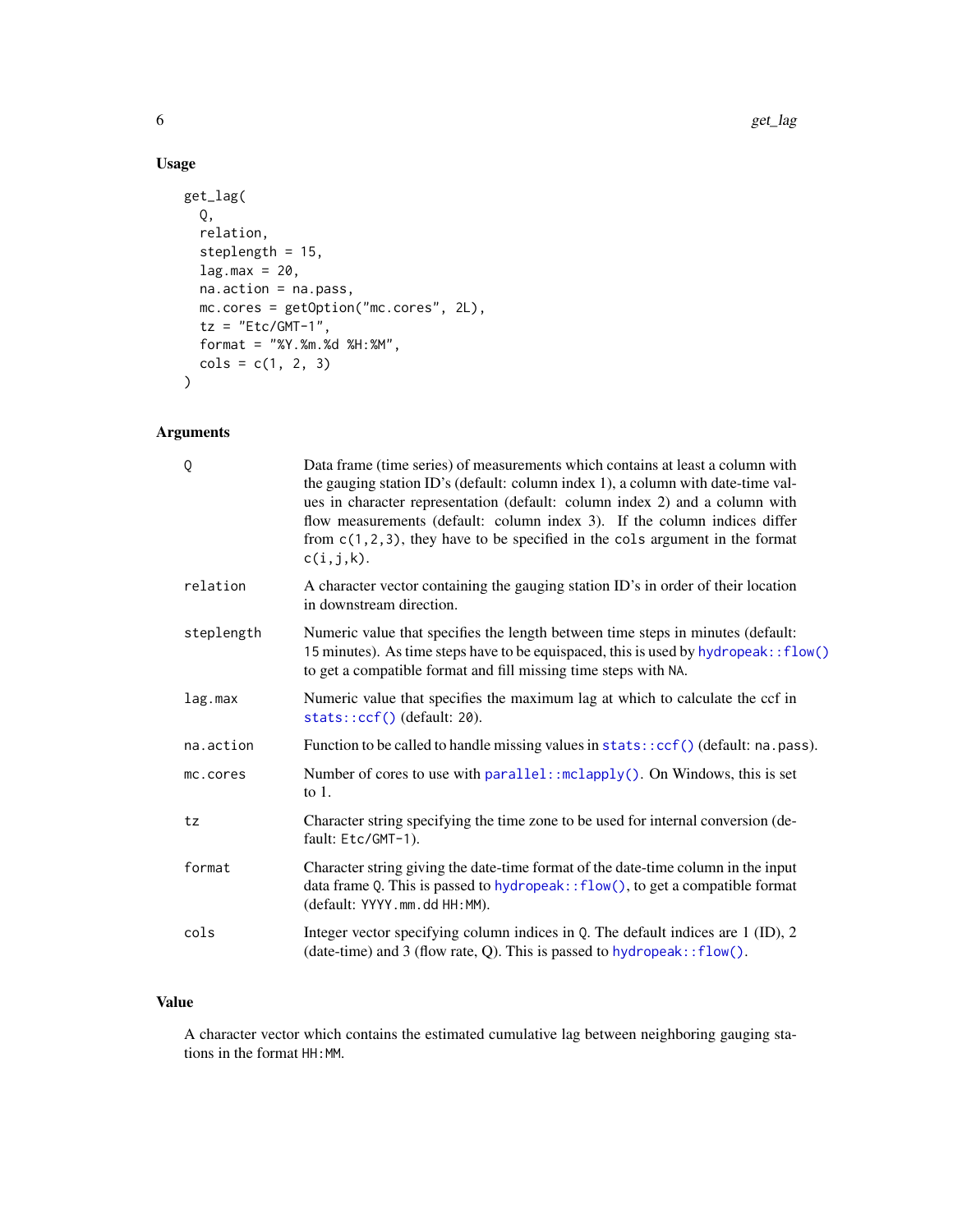# <span id="page-6-0"></span>get\_lag\_dir 7

#### Examples

```
Q_path <- system.file("testdata", "Q.csv", package = "hydroroute")
Q <- utils::read.csv(Q_path)
relation_path <- system.file("testdata", "relation.csv",
                            package = "hydroroute")
relation <- utils::read.csv(relation_path)
# from relation data frame
get_lag(Q, relation$ID, format = "%Y-%m-%d %H:%M", tz = "Etc/GMT-1")
# station ID's in downstream direction as vector
relation <- c("100000", "200000", "300000", "400000")
get_lag(Q, relation, format = "%Y-%m-%d %H:%M", tz = "Etc/GMT-1")
```
get\_lag\_dir *Get Lag from Input Directory*

#### Description

Given a file path it reads a data frame (time series) of measurements. For each relation file in the provided directory path it calls [get\\_lag\\_file\(\)](#page-8-1). Make sure that the file with Q data and the relation files have the same separator (inputsep) and character for decimal points (inputdec). Gauging station ID's in the relation files have to be in order of their location in downstream direction. The resulting lags are appended to the relation files. The resulting list of relation files can be returned and each relation file can be saved to its input path.

#### Usage

```
get_lag_dir(
 Q,
 relation,
  steplength = 15,
  lag.max = 20,
 na.action = na.pass,
  tz = "Etc/GMT-1",format = "%Y.%m.%d %H:%M",
  cols = c(1, 2, 3),inputsep = ","inputdec = "."relation_pattern = "relation",
  save = FALSE,
 mc.cores = getOption("mc.cores", 2L),
 overwrite = FALSE
)
```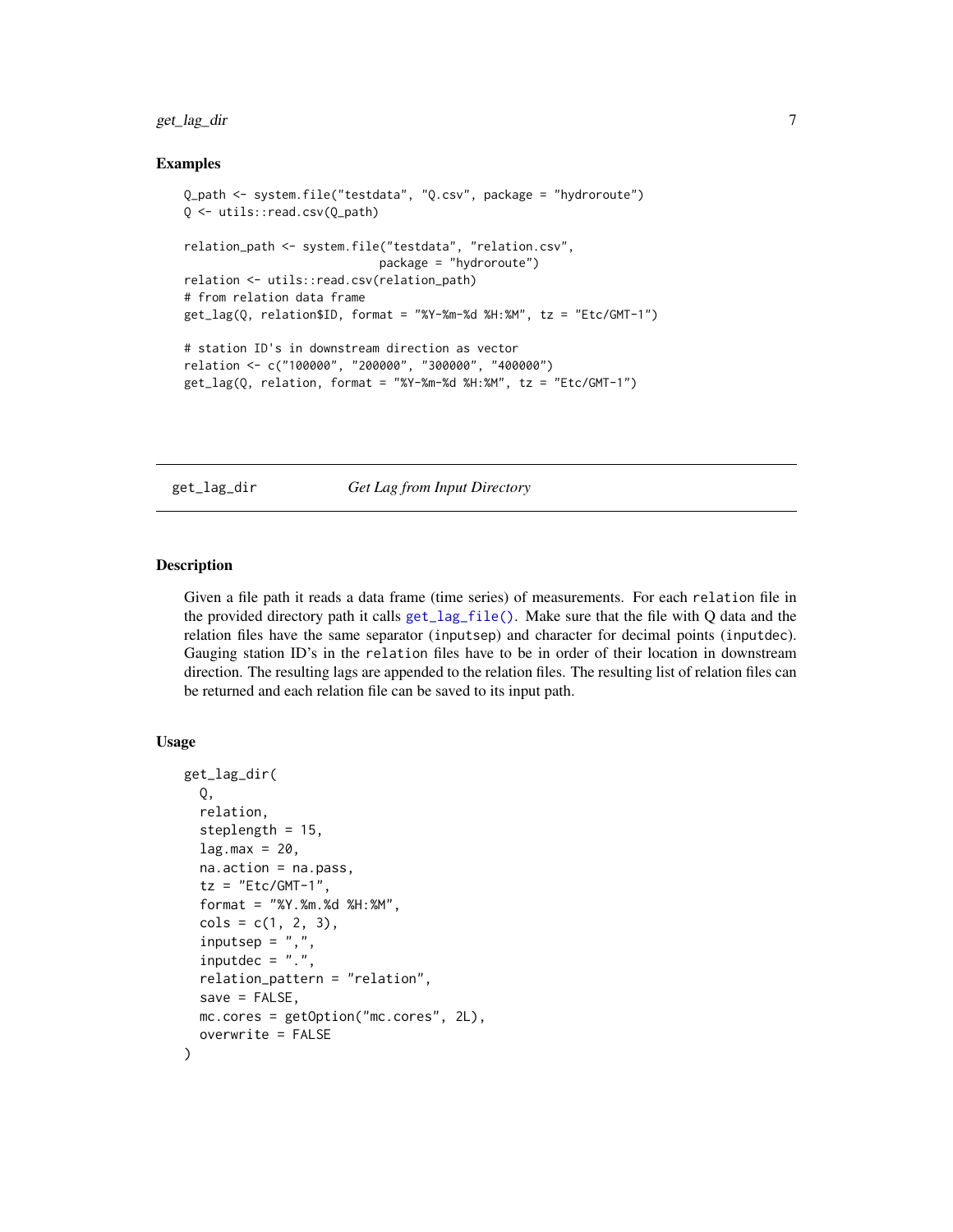# <span id="page-7-0"></span>Arguments

| Q                | Data frame or character string. If it is a data frame, it corresponds to the Q<br>data frame in $get\_lag()$ . It contains at least a column with the gauging station<br>ID's (default: column index 1), a column with date-time values in character<br>representation (default: column index 2) and a column with flow measurements<br>(default: column index 3). If the column indices differ from $c(1,2,3)$ , they<br>have to be specified as cols argument in the format $c(i, j, k)$ . If it is a character<br>string, it contains the path to the corresponding file which is then read within the<br>function with utils::read.csv(). |
|------------------|-----------------------------------------------------------------------------------------------------------------------------------------------------------------------------------------------------------------------------------------------------------------------------------------------------------------------------------------------------------------------------------------------------------------------------------------------------------------------------------------------------------------------------------------------------------------------------------------------------------------------------------------------|
| relation         | A character string containing the path to the directory where the relation files<br>are located. They are read within the function with utils::read.csv().                                                                                                                                                                                                                                                                                                                                                                                                                                                                                    |
| steplength       | Numeric value that specifies the length between time steps in minutes (default:<br>15 minutes). As time steps have to be equispaced, this is used by hydropeak:: flow()<br>to get a compatible format and fill missing time steps with NA.                                                                                                                                                                                                                                                                                                                                                                                                    |
| lag.max          | Maximum lag at which to calculate the ccf in stats:: ccf() (default: 20).                                                                                                                                                                                                                                                                                                                                                                                                                                                                                                                                                                     |
| na.action        | Function to be called to handle missing values in stats:: ccf() (default: na.pass).                                                                                                                                                                                                                                                                                                                                                                                                                                                                                                                                                           |
| tz               | Character string specifying the time zone to be used for internal conversion (de-<br>fault: Etc/GMT-1).                                                                                                                                                                                                                                                                                                                                                                                                                                                                                                                                       |
| format           | Character string giving the date-time format of the date-time column in the input<br>data frame Q. This is passed to hydropeak:: flow(), to get a compatible format<br>(default: YYYY.mm.dd HH:MM).                                                                                                                                                                                                                                                                                                                                                                                                                                           |
| cols             | Integer vector specifying column indices in the input data frame which contain<br>gauging station ID, date-time and flow rate to be renamed. The default indices<br>are $1$ (ID), $2$ (date-time) and $3$ (flow rate, Q).                                                                                                                                                                                                                                                                                                                                                                                                                     |
| inputsep         | Field separator character string for input data.                                                                                                                                                                                                                                                                                                                                                                                                                                                                                                                                                                                              |
| inputdec         | Character string for decimal points in input data.                                                                                                                                                                                                                                                                                                                                                                                                                                                                                                                                                                                            |
| relation_pattern |                                                                                                                                                                                                                                                                                                                                                                                                                                                                                                                                                                                                                                               |
|                  | Character string containing a regular expression to filter relation files (de-<br>fault: relation, to filter files that contain relation with no restriction) (see<br>base::grep()).                                                                                                                                                                                                                                                                                                                                                                                                                                                          |
| save             | A logical. If FALSE (default) the lag, appended to the relation file, overwrites the<br>original relation input file.                                                                                                                                                                                                                                                                                                                                                                                                                                                                                                                         |
| mc.cores         | Number of cores to use with parallel:: mclapply(). On Windows, this is set<br>to $1$ .                                                                                                                                                                                                                                                                                                                                                                                                                                                                                                                                                        |
| overwrite        | A logical. If FALSE (default), it produces an error if a LAG column already exists<br>in the relation file. Otherwise, it overwrites an existing column.                                                                                                                                                                                                                                                                                                                                                                                                                                                                                      |
|                  |                                                                                                                                                                                                                                                                                                                                                                                                                                                                                                                                                                                                                                               |

# Value

Returns invisibly a list of data frames where each list element represents a relation file from the input directory. Optionally, the data frames are used to overwrite the existing relation files with the appended LAG column.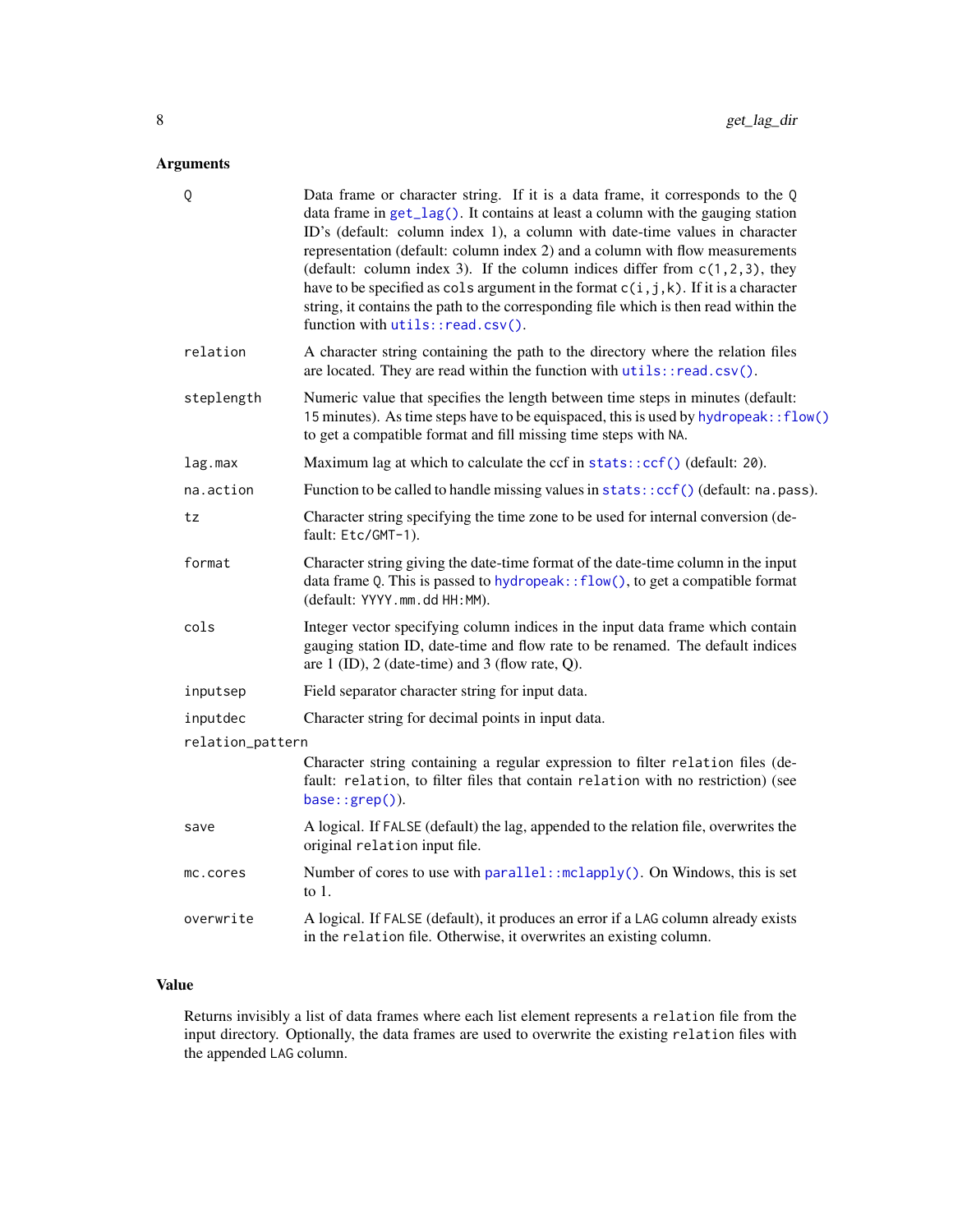<span id="page-8-0"></span>get\_lag\_file 9

#### Examples

```
Q_file <- system.file("testdata", "Q.csv", package = "hydroroute")
relations_path <- system.file("testdata", package = "hydroroute")
lag_list <- get_lag_dir(Q_file, relations_path, inputsep = ",",
                        inputdec = ".", format = "%Y-%m-%d %H:%M",
                        overwrite = TRUE)
lag_list
```
<span id="page-8-1"></span>get\_lag\_file *Get Lag from Input File*

#### Description

Given a file path it reads a data frame (time series) of measurements which combines several gauging station ID's and calls [get\\_lag\(\)](#page-4-1). The relation (ID's) of gauging stations is read from a file (provided through the file path). The file with Q data and the relation file need to have the same separator (inputsep) and character for decimal points (inputdec). Gauging station ID's have to be in order of their location in downstream direction. The resulting lag is appended to the relation file. This can be saved to a file.

#### Usage

```
get_lag_file(
  Q_file,
  relation_file,
  steplength = 15,
  lag.max = 20,na.action = na.pass,
  tz = "Etc/GMT-1",format = "%Y.%m.%d %H:%M",
  cols = c(1, 2, 3),inputsep = ";",
  inputdec = "."save = FALSE,
  outfile = file.path(tempdir(), "relation.csv"),
 mc.cores = getOption("mc.cores", 2L),
  overwrite = FALSE
)
```
#### Arguments

Q\_file Data frame or character string. If it is a data frame, it corresponds to the Q data frame in [get\\_lag\(\)](#page-4-1). It contains at least a column with the gauging station ID's (default: column index 1), a column with date-time values in character representation (default: column index 2) and a column with flow measurements (default: column index 3). If the column indices differ from  $c(1,2,3)$ , they have to be specified as cols argument in the format  $c(i,j,k)$ . If it is a character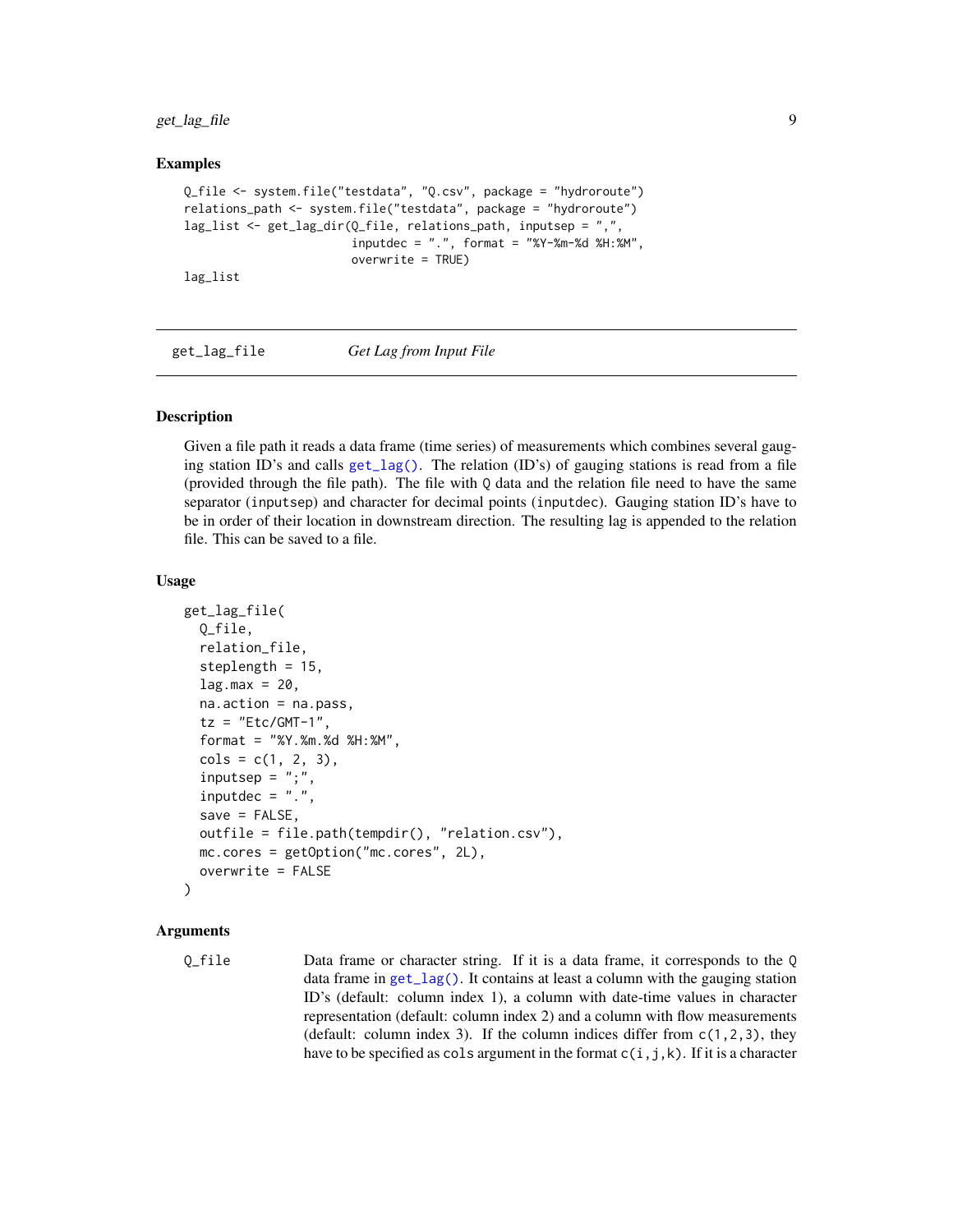<span id="page-9-0"></span>

|               | string, it contains the path to the corresponding file which is then read within the<br>function with utils::read.csv().                                                                                                                                                                                                                                                           |
|---------------|------------------------------------------------------------------------------------------------------------------------------------------------------------------------------------------------------------------------------------------------------------------------------------------------------------------------------------------------------------------------------------|
| relation_file | A character string containing the path to the relation file. It is read within the<br>function with utils::read.csv(). The file must contain a column ID that con-<br>tains the gauging station ID's in order of their location in downstream direction.<br>The lag will then be appended as column to the data frame. For more details on<br>the relation file, see the vignette. |
| steplength    | Numeric value that specifies the length between time steps in minutes (default:<br>15 minutes). As time steps have to be equispaced, this is used by hydropeak:: flow()<br>to get a compatible format and fill missing time steps with NA.                                                                                                                                         |
| lag.max       | Maximum lag at which to calculate the ccf in stats:: ccf() (default: 20).                                                                                                                                                                                                                                                                                                          |
| na.action     | Function to be called to handle missing values in stats:: ccf() (default: na.pass).                                                                                                                                                                                                                                                                                                |
| tz            | Character string specifying the time zone to be used for internal conversion (de-<br>fault: Etc/GMT-1).                                                                                                                                                                                                                                                                            |
| format        | Character string giving the date-time format of the date-time column in the input<br>data frame Q. This is passed to hydropeak:: flow(), to get a compatible format<br>(default: YYYY.mm.dd HH:MM).                                                                                                                                                                                |
| cols          | Integer vector specifying column indices in the input data frame which contain<br>gauging station ID, date-time and flow rate to be renamed. The default indices<br>are $1$ (ID), $2$ (date-time) and $3$ (flow rate, Q).                                                                                                                                                          |
| inputsep      | Character string for the field separator in input data.                                                                                                                                                                                                                                                                                                                            |
| inputdec      | Character string for decimal points in input data.                                                                                                                                                                                                                                                                                                                                 |
| save          | A logical. If FALSE (default) the lag, appended to the relation file, is not written<br>to a file, otherwise it is written to outfile.                                                                                                                                                                                                                                             |
| outfile       | A character string naming a file path and name where the output file should be<br>written to.                                                                                                                                                                                                                                                                                      |
| mc.cores      | Number of cores to use with parallel:: mclapply(). On Windows, this is set<br>to $1$ .                                                                                                                                                                                                                                                                                             |
| overwrite     | A logical. If FALSE (default), it produces an error if a LAG column already exists<br>in the relation file. Otherwise, it overwrites an existing column.                                                                                                                                                                                                                           |

#### Value

Returns invisibly the data frame of the relation data with the estimated cumulative lag between neighboring gauging stations in the format HH:MM appended.

#### Examples

```
Q_file <- system.file("testdata", "Q.csv", package = "hydroroute")
relation_file <- system.file("testdata", "relation.csv",
                            package = "hydroroute")
get_lag_file(Q_file, relation_file, inputsep = ",", inputdec = ".",
            format = "%Y-%m-%d %H:%M", save = FALSE, overwrite = TRUE)
Q_file <- read.csv(Q_file)
get_lag_file(Q_file, relation_file, inputsep = ",", inputdec = ".",
             format = "%Y-%m-%d %H:%M", save = FALSE, overwrite = TRUE)
```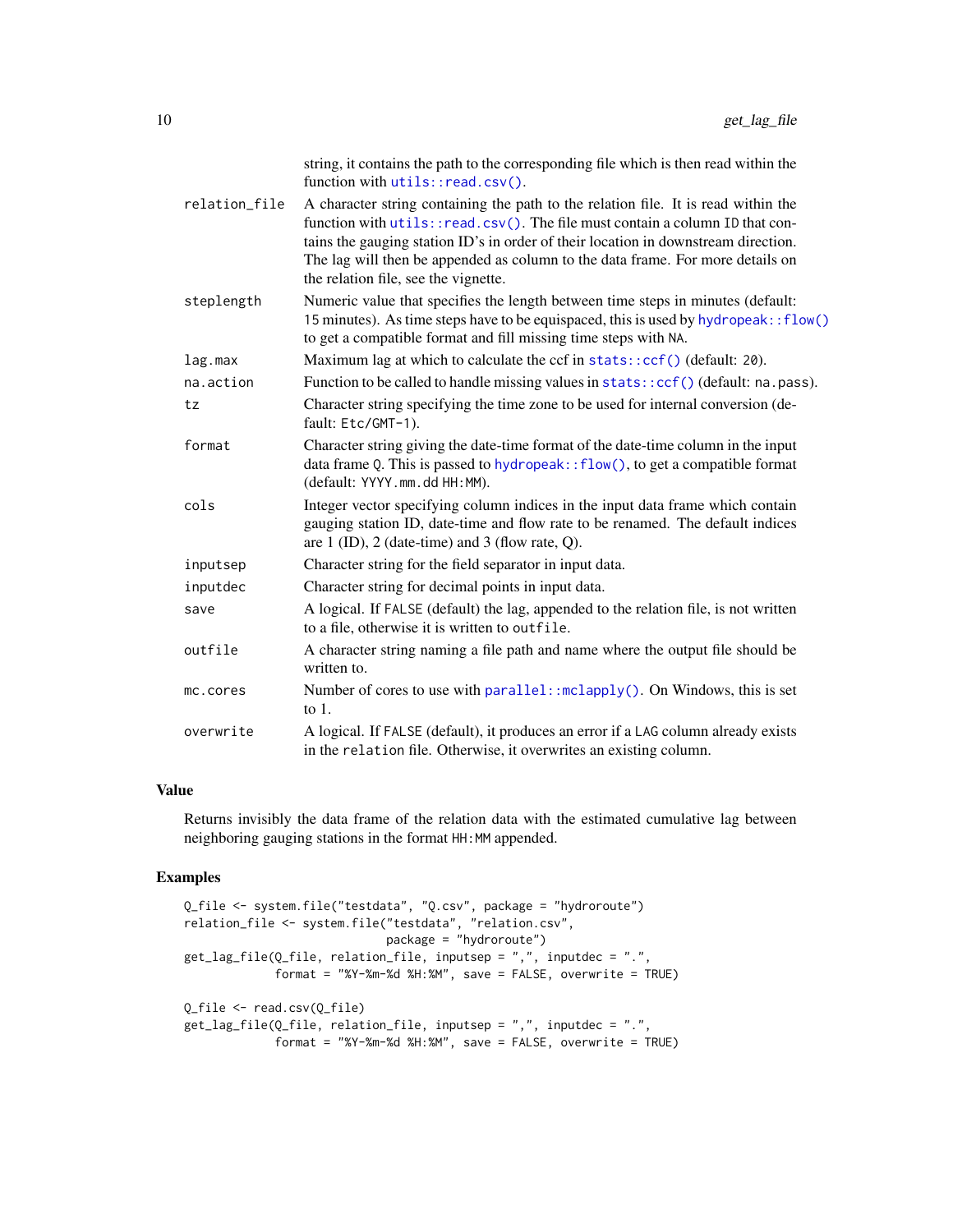<span id="page-10-0"></span>

# Description

Given two event data frames of neighboring stations  $S_x$  and  $S_y$  that consist of flow fluctuation events and computed metrics (see [hydropeak::get\\_events\(\)](#page-0-0)), the translation time indicated by the relation file as well as timeLag between these two stations is subtracted from  $S_y$  and events are merged where matches according to differences allowed to timeLag can be found.

#### Usage

```
merge_time(
  Sx,
  Sy,
  relation,
  timeLag = c(1, 1, 1),TimeFormat = "%Y-%m-%d %H:%M",
  tz = "Etc/GMT-1")
```
#### Arguments

| <b>Sx</b>  | Data frame that consists of flow fluctuation events and computed metrics (see<br>hydropeak::get_events()) of an upstream hydrograph $S_x$ .                                                                                                                                                                                                                                                    |
|------------|------------------------------------------------------------------------------------------------------------------------------------------------------------------------------------------------------------------------------------------------------------------------------------------------------------------------------------------------------------------------------------------------|
| Sy         | Data frame that consists of flow fluctuation events and computed metrics (see<br>hydropeak::get_events()) of a downstream hydrograph $S_u$ .                                                                                                                                                                                                                                                   |
| relation   | Data frame that contains the relation between upstream and downstream hydro-<br>graph. Must only contain two rows (one for each hydrograph) in order of their<br>location in downstream direction. See the appended example data relation.csv<br>or vignette for details on the structure. See $get\_lag()$ for further information<br>about the relation and the lag between the hydrographs. |
| timeLag    | Numeric vector specifying factors to alter the interval to capture events from<br>the downstream hydrograph. By default it is timelag = $c(1,1,1)$ , this refers<br>to matches within a time slot $\pm$ the mean translation time from relation. For<br>exact time matches, time Lag = $c(0, 1, 0)$ must be specified.                                                                         |
| TimeFormat | Character string giving the date-time format of the date-time column in the input<br>data frame (default: "%Y-%m-%d %H:%M").                                                                                                                                                                                                                                                                   |
| tz         | Character string specifying the time zone to be used for the conversion (default:<br>"Etc/GMT-1").                                                                                                                                                                                                                                                                                             |

#### Value

Data frame that has a matched event at  $S_x$  and  $S_y$  in each row.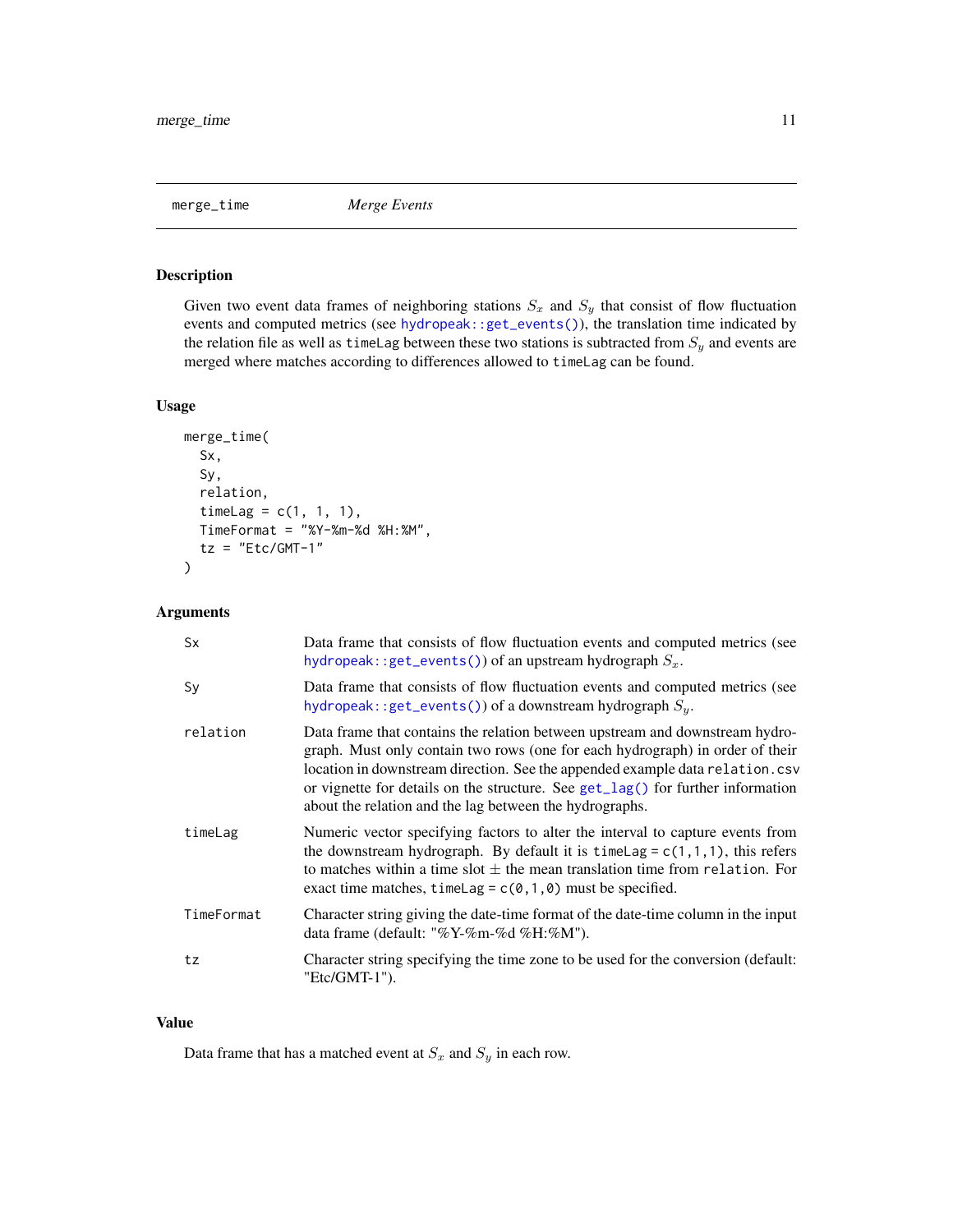#### Examples

```
Sx <- system.file("testdata", "Events", "100000_2_2014-01-01_2014-02-28.csv",
                  package = "hydroroute")
Sy <- system.file("testdata", "Events", "200000_2_2014-01-01_2014-02-28.csv",
                  package = "hydroroute")
relation <- system.file("testdata", "relation.csv", package = "hydroroute")
# read data
Sx <- utils::read.csv(Sx)
Sy <- utils::read.csv(Sy)
relation <- utils::read.csv(relation)
relation <- relation[1:2, ]
# exact matches
merged \leq merge_time(Sx, Sy, relation, timeLag = c(\theta, 1, \theta))
head(merged)
# matches within +/- mean translation time
merged <- merge_time(Sx, Sy, relation)
head(merged)
```
<span id="page-11-1"></span>peaktrace *Trace Longitudinal Hydropeaking Waves Along a River Section*

#### **Description**

Estimates all settings based on the 'relation' file of a river section. The function uses a single 'relation' file and determines the settings for all neighboring stations with [estimate\\_AE\(\)](#page-1-1) for all event types specified in event\_type. It fits models to describe translation and retention processes between neighboring hydrographs, and generates plots (see vignette for details). Given a file with initial values (see vignette), predictions are made and visualized in a plot. Optionally, the results can be written to a directory. All files need to have the same separator (inputsep) and character for decimal points (inputdec).

#### Usage

```
peaktrace(
  relation_path,
  events_path,
  initial_values_path,
  unique = c("time", "metric"),inputdec = "."inputsep = ","event_type = c(2, 4),
  saveResults = FALSE,
  outdir = tempdir(),
  TimeFormat = "%Y-%m-%d %H:%M",
  tz = "Etc/GMT-1",formula = y \sim x,
```
<span id="page-11-0"></span>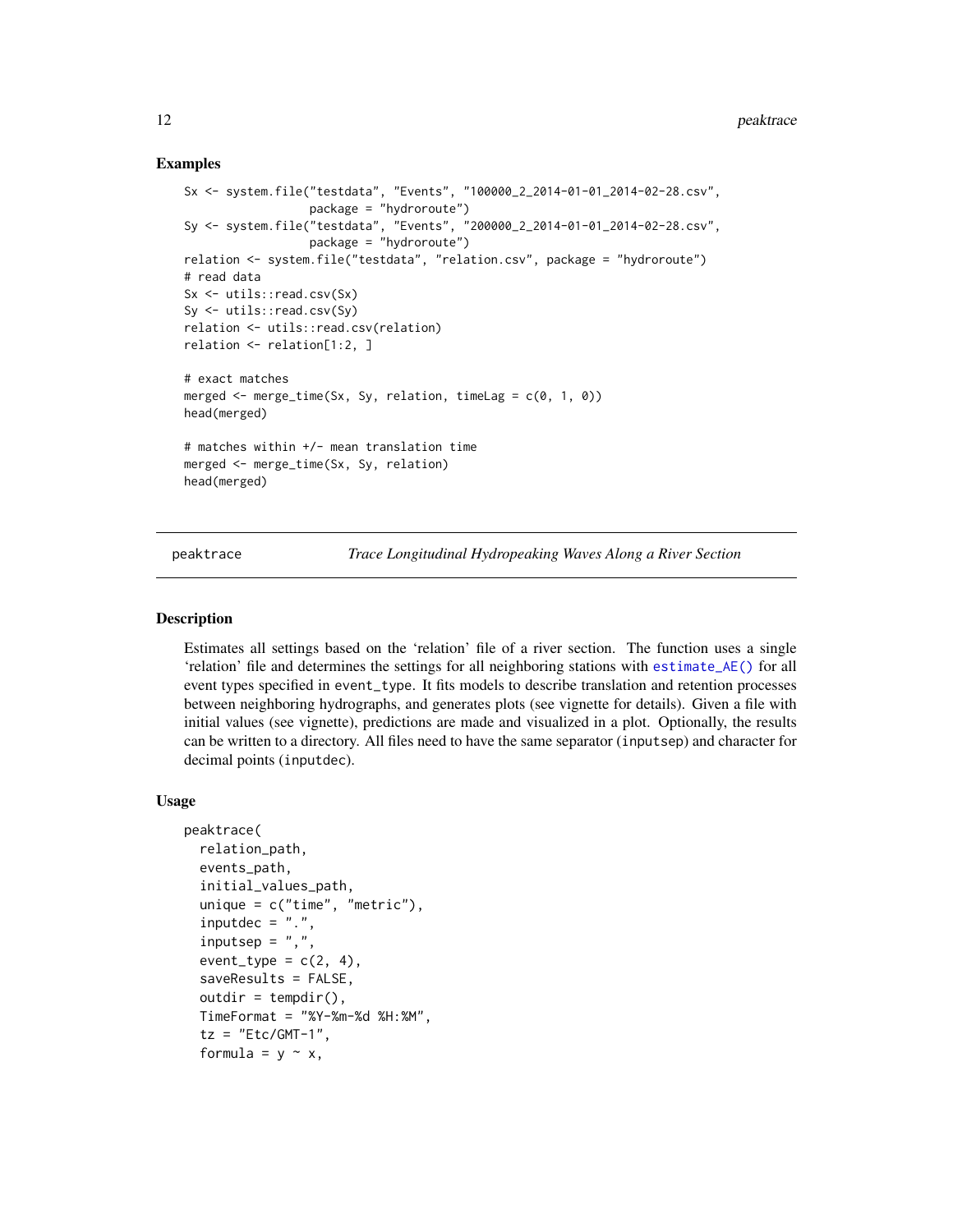#### <span id="page-12-0"></span>peaktrace and the set of the set of the set of the set of the set of the set of the set of the set of the set of the set of the set of the set of the set of the set of the set of the set of the set of the set of the set of

```
model = stats::lm,FKM_MAX = 65,
  \overline{\text{impute\_method}} = \text{base} : \text{max},
  ...
\mathcal{L}
```
# Arguments

| relation_path       | Character string containing the path of the file where the relation file is to be<br>read from with utils::read.csv(). The file must contain a column ID that<br>contains the gauging station ID. ID's in the file have to be in order of their<br>location in downstream direction.                                                                                                                                              |
|---------------------|-----------------------------------------------------------------------------------------------------------------------------------------------------------------------------------------------------------------------------------------------------------------------------------------------------------------------------------------------------------------------------------------------------------------------------------|
| events_path         | Character string containing the path of the directory where the event files cor-<br>responding to the 'relation' file are located. Only relevant files in this directory<br>will be used, i.e., files that are related to the 'relation' file.                                                                                                                                                                                    |
| initial_values_path |                                                                                                                                                                                                                                                                                                                                                                                                                                   |
|                     | Character string containing the path of the file which contains initial values for<br>predictions (see vignette).                                                                                                                                                                                                                                                                                                                 |
| unique              | Character string specifying if the potential AEs which meet the timeLag and<br>metricLag condition should be filtered to contain only unique events using<br>"time", i.e., by selecting those where the time difference is smallest compared<br>to the specified factor of the mean translation time, or using "metric", i.e., by<br>selecting those where the relative difference in amplitude is smallest (default:<br>"time"). |
| inputdec            | Character string for decimal points in input data.                                                                                                                                                                                                                                                                                                                                                                                |
| inputsep            | Field separator character string for input data.                                                                                                                                                                                                                                                                                                                                                                                  |
| event_type          | Vector specifying the event type that is used to identify event files by their file<br>names (see hydropeak::get_events()). Default: c(2,4), i.e., increasing and<br>decreasing events.                                                                                                                                                                                                                                           |
| saveResults         | A logical. If FALSE (default), the generated plots and the estimated settings are<br>not saved. Otherwise the settings are written to a csv file and the plots are saved<br>as png and pdf files.                                                                                                                                                                                                                                 |
| outdir              | Character string naming a directory where the estimated settings should be saved<br>to.                                                                                                                                                                                                                                                                                                                                           |
| TimeFormat          | Character string giving the date-time format of the date-time column in the input<br>data frame (default: "%Y-%m-%d %H:%M").                                                                                                                                                                                                                                                                                                      |
| tz                  | Character string specifying the time zone to be used for the conversion (default:<br>"Etc/GMT-1").                                                                                                                                                                                                                                                                                                                                |
| formula             | An object of class stats:: formula() to fit models.                                                                                                                                                                                                                                                                                                                                                                               |
| model               | Function which specifies the method used for fitting models (default: stats:: lm()).<br>The model class must have a stats::predict() function.                                                                                                                                                                                                                                                                                    |
| FKM_MAX             | Numeric value that specifies the maximum fkm (see 'relation' file) for which<br>predictions seem valid.                                                                                                                                                                                                                                                                                                                           |
| impute_method       | Function which specifies the method used for imputing missing values in initial<br>values based on potential AEs (default: base:: max()).'                                                                                                                                                                                                                                                                                        |
| .                   | Additional arguments to be passed to the function specified in argument model.                                                                                                                                                                                                                                                                                                                                                    |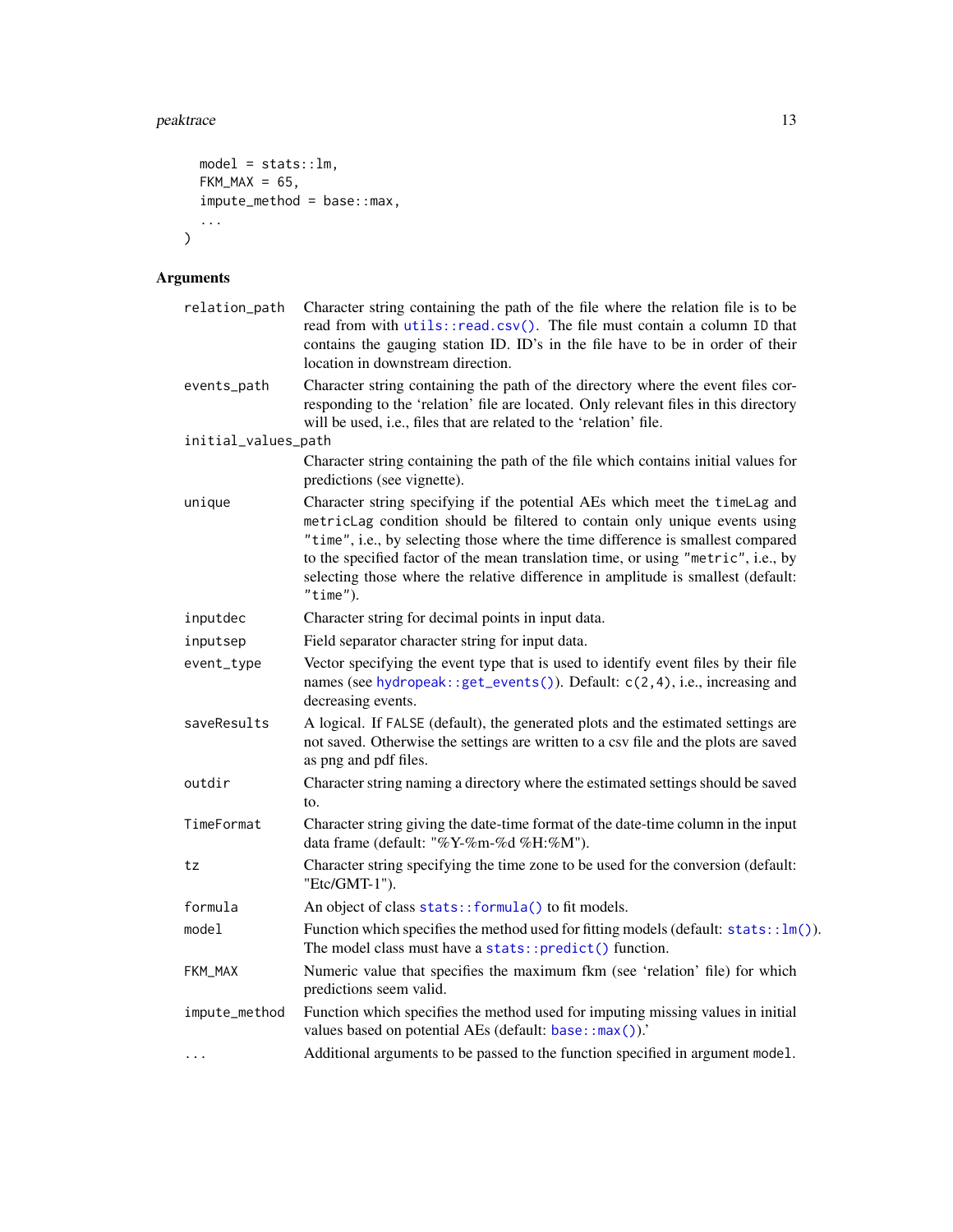A nested list containing an element for each event type in order as defined in event\_type. Each element contains again six elements, namely a data frame of estimated settings, a 'gtable' object that specifies the combined plot of all stations (plot it with [grid::grid.draw\(\)](#page-0-0)), a data frame containing "real" AEs (i.e., events where the relative difference in amplitude is within the estimated cut points), a grid of scatterplots ('gtable' object) for neighboring hydrographs with a regression line for each metric, a data frame of results of the model fitting where each row contains the corresponding stations and metric, the model type (default: "lm"), formula, coefficients, number of observations and  $R<sup>2</sup>$ , and a plot of predicted values based on the "initial values".

routing *Estimate Models and Make Predictions*

# Description

Performs the "routing" procedure, i.e., based on associated events, it uses (linear) models to describe translation and retention processes between neighboring hydrographs.

#### Usage

```
routing(
  real_AE,
  initials,
  relation,
  formula = y \sim x,
 model = stats::lm,FKM_MAX = 65,
  ...
)
```
#### Arguments

| real AE  | Data frame that contains real AEs of two neighboring hydrographs estimated<br>with $estimate_AE()$ .                                                                                                                                                                                                                                                                                           |
|----------|------------------------------------------------------------------------------------------------------------------------------------------------------------------------------------------------------------------------------------------------------------------------------------------------------------------------------------------------------------------------------------------------|
| initials | Data frame that contains initial values for predictions (see vignette).                                                                                                                                                                                                                                                                                                                        |
| relation | Data frame that contains the relation between upstream and downstream hydro-<br>graph. Must only contain two rows (one for each hydrograph) in order of their<br>location in downstream direction. See the appended example data relation.csv<br>or vignette for details on the structure. See $get\_lag()$ for further information<br>about the relation and the lag between the hydrographs. |
| formula  | An object of class stats:: formula() to fit models.                                                                                                                                                                                                                                                                                                                                            |
| model    | Function which specifies the method used for fitting models (default: $stats: \ldots \ln($ )).<br>The model class must have a stats::predict() function.                                                                                                                                                                                                                                       |
| FKM_MAX  | Numeric value that specifies the maximum fkm (see relation file) for which pre-<br>dictions seem valid.                                                                                                                                                                                                                                                                                        |
| $\cdots$ | Additional arguments to be passed to the function specified in argument model.                                                                                                                                                                                                                                                                                                                 |

<span id="page-13-0"></span>

#### Value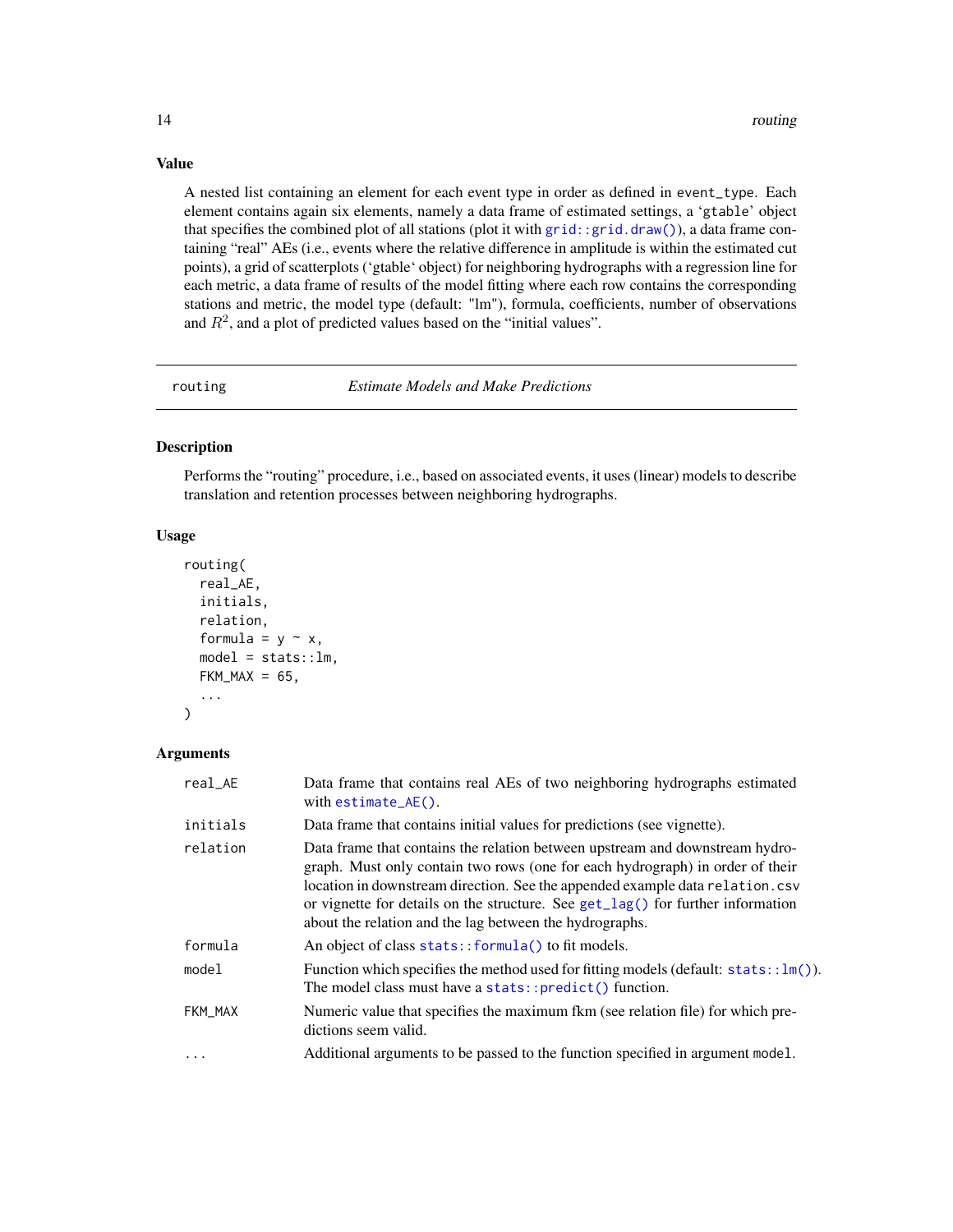#### routing the state of the state of the state of the state of the state of the state of the state of the state of the state of the state of the state of the state of the state of the state of the state of the state of the st

# Value

A nested list containing a grid of scatterplots ('gtable' object) for neighboring hydrographs with a regression line for each metric, a data frame of results of the model fitting where each row contains the corresponding stations and metric, the model type (default: "lm"), formula, coefficients, number of observations and  $R^2$ , and a plot of predicted values based on the "initial values".